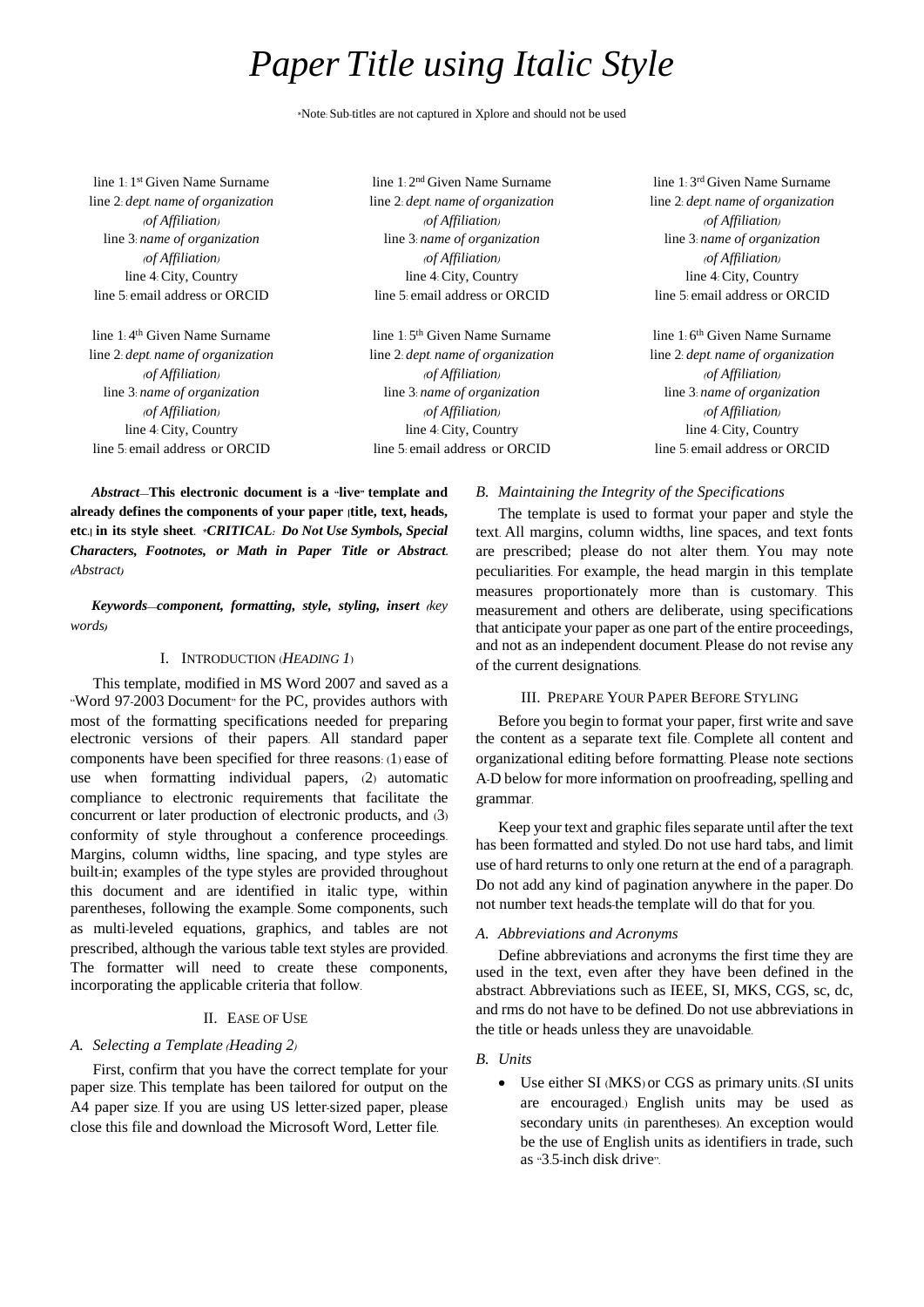- Avoid combining SI and CGS units, such as current in amperes and magnetic field in oersteds. This often leads to confusion because equations do not balance dimensionally. If you must use mixed units, clearly state the units for each quantity that you use in an equation.
- Do not mix complete spellings and abbreviations of units: "Wb/m2" or "webers per square meter", not "webers/m2". Spell out units when they appear in text: "... a few henries", not "... a few H".
- $\bullet$  Use a zero before decimal points: "0.25", not ".25". Use "cm3", not "cc". (*bullet list*)

## *C. Equations*

The equations are an exception to the prescribed specifications of this template. You will need to determine whether or not your equation should be typed using either the Times New Roman or the Symbol font (please no other font). To create multileveled equations, it may be necessary to treat the equation as a graphic and insert it into the text after your paper is styled.

Number equations consecutively. Equation numbers, within parentheses, are to position flush right, as in (1), using a right tab stop. To make your equations more compact, you may use the solidus  $(1)$ , the exp function, or appropriate exponents. Italicize Roman symbols for quantities and variables, but not Greek symbols. Use a long dash rather than a hyphen for a minus sign. Punctuate equations with commas or periods when they are part of a sentence, as in:

$$
a \Box \Box b \Box \Box \Box \Box \Box
$$

Note that the equation is centered using a center tab stop. Be sure that the symbols in your equation have been defined before or immediately following the equation. Use "(1)", not "Eq.  $(1)$ " or "equation  $(1)$ ", except at the beginning of a sentence: "Equation  $(1)$  is  $\dots$ "

### *D. Some Common Mistakes*

- The word "data" is plural, not singular.
- The subscript for the permeability of vacuum  $\Box$ <sub>0</sub>, and other common scientific constants, is zero with subscript formatting, not a lowercase letter "o".
- In American English, commas, semicolons, periods, question and exclamation marks are located within quotation marks only when a complete thought or name is cited, such as a title or full quotation. When quotation marks are used, instead of a bold or italic typeface, to highlight a word or phrase, punctuation should appear outside of the quotation marks. A parenthetical phrase or statement at the end of a sentence is punctuated outside of the closing parenthesis (like this). (A parenthetical sentence is punctuated within the parentheses.)
- A graph within a graph is an "inset", not an "insert". The word alternatively is preferred to the word "alternately" (unless you really mean something that alternates).
- Do not use the word "essentially" to mean "approximately" or "effectively".
- In your paper title, if the words "that uses" can accurately replace the word "using", capitalize the "u"; if not, keep using lower-cased.
- Be aware of the different meanings of the homophones "affect" and "effect", "complement" and "compliment", "discreet" and "discrete", "principal" and "principle".
- Do not confuse "imply" and "infer".
- The prefix "non" is not a word; it should be joined to the word it modifies, usually without a hyphen.
- There is no period after the "et" in the Latin abbreviation "et al.".
- The abbreviation "i.e." means "that is", and the abbreviation "e.g." means "for example".

An excellent style manual for science writers is [7].

# IV. USING THE TEMPLATE

After the text edit has been completed, the paper is ready for the template. Duplicate the template file by using the Save As command, and use the naming convention prescribed by your conference for the name of your paper. In this newly created file, highlight all of the contents and import your prepared text file. You are now ready to style your paper; use the scroll down window on the left of the MS Word Formatting toolbar.

#### *A. Authors and Affiliations*

**The template is designed for, but not limited to, six authors.** A minimum of one author is required for all conference articles. Author names should be listed starting from left to right and then moving down to the next line. This is the author sequence that will be used in future citations and by indexing services. Names should not be listed in columns nor group by affiliation. Please keep your affiliations as succinct as possible (for example, do not differentiate among departments of the same organization).

*1) For papers with more than six authors:* Add author names horizontally, moving to a third row if needed for more than 8 authors.

*2) For papers with less than six authors:* To change the default, adjust the template as follows.

*a) Selection:* Highlight all author and affiliation lines.

*b) Change number of columns:* Select the Columns icon from the MS Word Standard toolbar and then select the correct number of columns from the selection palette.

*c) Deletion:* Delete the author and affiliation lines for the extra authors.